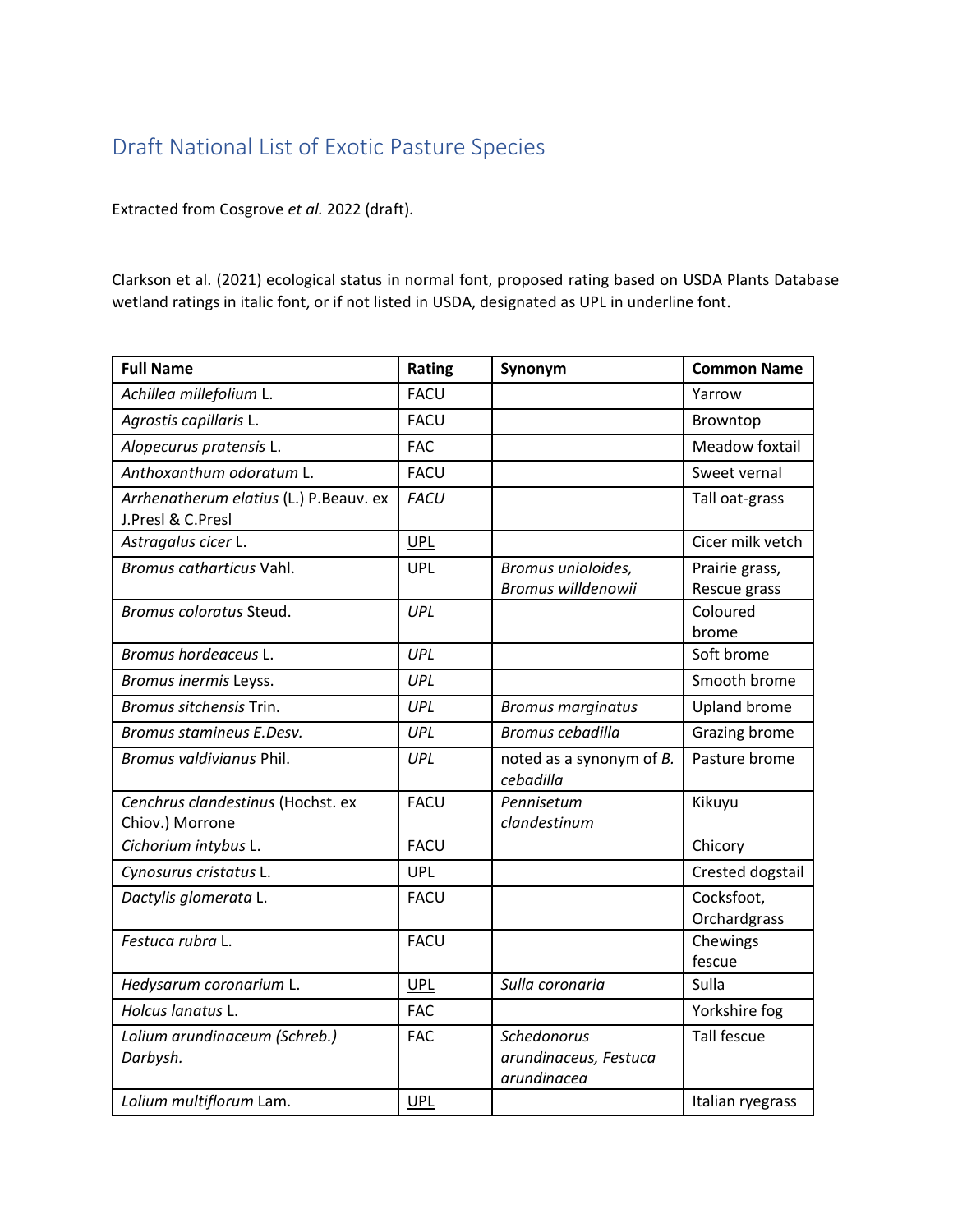| Lolium perenne L.                                      | <b>FACU</b> |                                             | Perennial                          |
|--------------------------------------------------------|-------------|---------------------------------------------|------------------------------------|
|                                                        |             |                                             | ryegrass                           |
| Lolium pratense (Huds.) Darbysh.                       | <b>FACU</b> | Schedonorus pratensis,<br>Festuca pratensis | Meadow fescue                      |
| Lolium rigidum Gaudin                                  | <b>UPL</b>  |                                             | Annual ryegrass                    |
| Lolium xholmbergii (Dorf) Foggi.<br>Kopecky & Ardenghi | <b>UPL</b>  | Festulolium                                 | Festulolium                        |
| Lolium xhybridum Hasskn                                | <b>UPL</b>  | Lolium xboucheanum                          | Hybrid ryegrass                    |
| Lotus angustissimus L.                                 | <b>UPL</b>  |                                             | Slender<br>birdsfoot trefoil       |
| Lotus corniculatus L.                                  | <b>FACU</b> |                                             | <b>Birdsfoot trefoil</b>           |
| Lotus hirsutus L.                                      | <b>UPL</b>  | Dorycnium hirsutum                          | Hairy canary<br>clover             |
| Lotus pedunculatus Cav.                                | <b>FAC</b>  | Lotus uliginosus                            | Lotus                              |
| Lotus pentaphyllum L.                                  | <b>UPL</b>  | Dorycnium<br>pentaphyllum                   | Prostrate<br>canary clover         |
| Lotus rectus L.                                        | <b>UPL</b>  | Dorycnium rectum                            | Erect<br>dorycnium                 |
| Lotus subbiflorus Lag.                                 | <b>UPL</b>  | Lotus suaveolens                            | Hairy birdsfoot<br>trefoil         |
| Lotus tenuis Willd.                                    | <b>FACU</b> |                                             | Narrow-leaved<br>birdsfoot trefoil |
| Lupinus albus L.                                       | <b>UPL</b>  |                                             | White lupin                        |
| Lupinus angustifolius L.                               | <b>UPL</b>  |                                             | Narrow-leafed<br>lupin, blue lupin |
| Lupinus polyphyllus Lindl.                             | <b>FAC</b>  |                                             | Perennial lupin                    |
| Medicago lupulina L.                                   | <b>FACU</b> |                                             | <b>Black medic</b>                 |
| Medicago nigra (L.) Krock.                             | <b>FACU</b> | Medicago polymorpha                         | <b>Burr medic</b>                  |
| Medicago sativa L.                                     | UPL         |                                             | Lucerne, Alfalfa                   |
| Melilotus albus Medik.                                 | <b>FACU</b> |                                             | Sweet clover                       |
| Melilotus officinalis (L.) Lam.                        | <b>FACU</b> |                                             | Yellow sweet<br>clover             |
| Onobrychis viciifolia Scop.                            | <u>UPL</u>  |                                             | Sainfoin                           |
| Ornithopus compressus L.                               | <b>UPL</b>  |                                             | Yellow<br>serradella               |
| Ornithopus pinnatus (Mill.) Druce                      | <b>UPL</b>  |                                             | Yellow<br>serradella               |
| Paspalum dilatatum Poir.                               | <b>FACU</b> |                                             | Paspalum                           |
| Phalaris aquatica L.                                   | <b>FAC</b>  |                                             | Phalaris                           |
| Phalaris arundinacea L.                                | <b>FAC</b>  |                                             | Reed canary<br>grass               |
| Phleum pratense L.                                     | <b>FACU</b> |                                             | Timothy                            |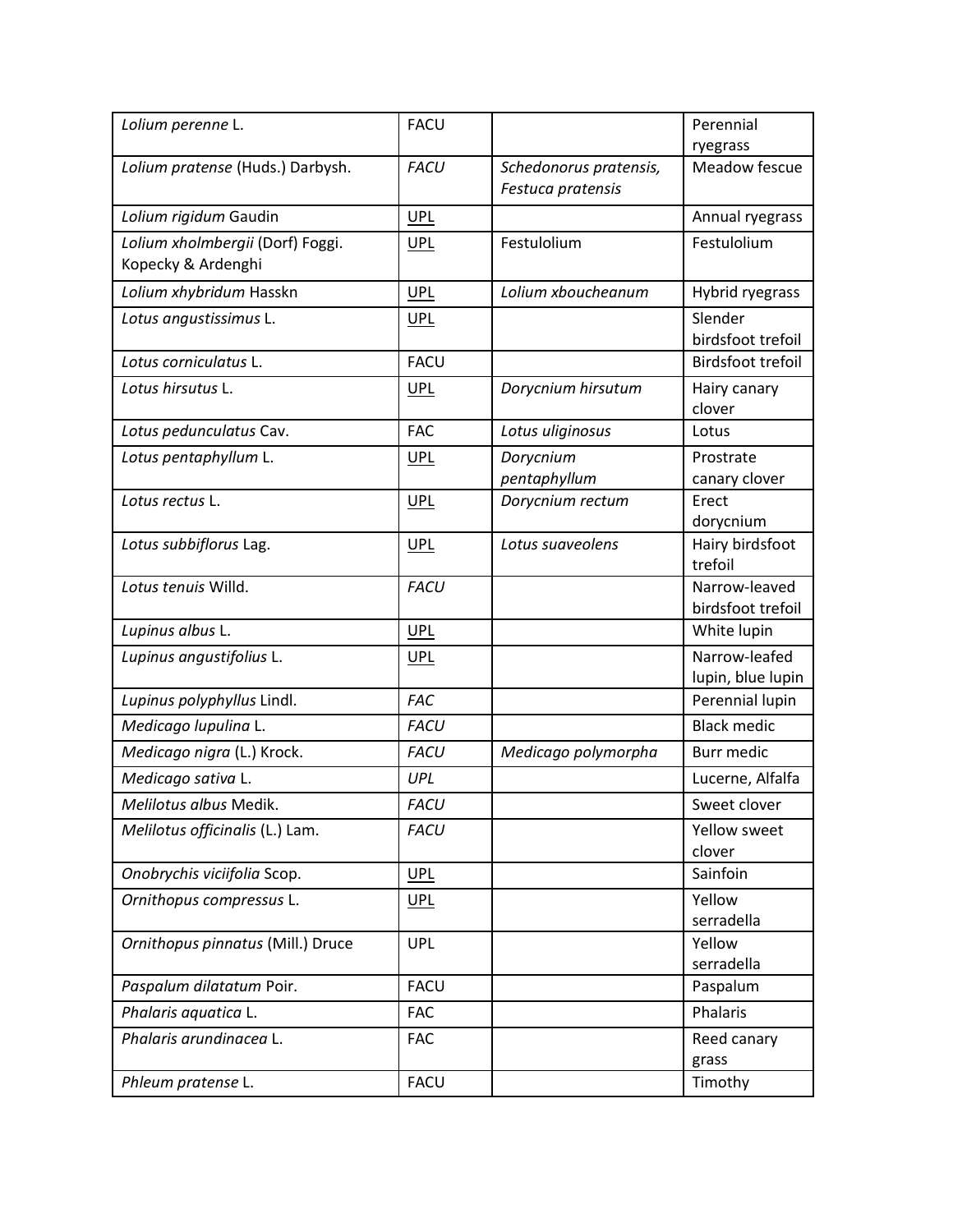| Plantago lanceolata L.                                                             | <b>FACU</b> |                                      | Narrow-leaved<br>plantain,<br>ribgrass |
|------------------------------------------------------------------------------------|-------------|--------------------------------------|----------------------------------------|
| Poa pratensis L.                                                                   | <b>FACU</b> |                                      | Kentucky<br>bluegrass                  |
| Poa trivialis L.                                                                   | <b>FACU</b> |                                      | Rough-stalked<br>meadow grass          |
| Rumex acetosella L.                                                                | <b>FAC</b>  |                                      | Sheeps sorrel                          |
| Sanguisorba minor subsp. balearica<br>(Bourg. ex Nyman) Muñoz Garm. &<br>C.Navarro | <b>FAC</b>  | Sanguisorba minor<br>subsp. muricata | Sheeps burnet                          |
| Securigera varia (L.) Lassen                                                       | <b>UPL</b>  | Coronilla varia                      | Crown vetch                            |
| Sporobolus africanus (Poir.) Robyns &<br>Tournay                                   | <b>FACU</b> |                                      | Ratstail                               |
| Thinopyrum intermedium (Host)<br>Barkworth & D.R.Dewey                             | <b>UPL</b>  | Elytrigia intermedia                 | Pubescent<br>wheat grass               |
| Trifolium ambiguum M.Bieb.                                                         | <u>UPL</u>  |                                      | Caucasian<br>clover                    |
| Trifolium arvense L.                                                               | <b>UPL</b>  |                                      | Hare's-foot<br>trefoil                 |
| Trifolium dubium Sibth.                                                            | <b>UPL</b>  |                                      | Suckling clover                        |
| Trifolium fragiferum L.                                                            | <b>FAC</b>  |                                      | Strawberry<br>clover                   |
| Trifolium glanduliferum Boiss.                                                     | <b>UPL</b>  |                                      | Gland clover                           |
| Trifolium glomeratum L.                                                            | <b>UPL</b>  |                                      | Clustered<br>clover                    |
| Trifolium hybridum L.                                                              | <b>FACU</b> |                                      | Alsike clover                          |
| Trifolium incarnatum L.                                                            | <b>UPL</b>  |                                      | Crimson clover                         |
| Trifolium medium L.                                                                | <b>UPL</b>  |                                      | Zig-zag clover                         |
| Trifolium michelianum var. balansae<br>(Boiss.) Azn.                               | $UPL$       | Trifolium balansae                   | Balansa clover                         |
| Trifolium micranthum Viv.                                                          | <b>UPL</b>  |                                      | Lesser suckling<br>clover              |
| Trifolium pratense L.                                                              | <b>FACU</b> |                                      | Red clover                             |
| Trifolium repens L.                                                                | <b>FACU</b> |                                      | White clover                           |
| Trifolium resupinatum L.                                                           | <b>UPL</b>  |                                      | Persian clover                         |
| Trifolium striatum L.                                                              | UPL         |                                      | Striated clover                        |
| Trifolium subterraneum L.                                                          | <u>UPL</u>  |                                      | Subterranean<br>clover                 |
| Trifolium vesiculosum Savi                                                         | <b>UPL</b>  |                                      | Arrowleaf<br>clover                    |
| Vicia hirsuta (L.) Gray                                                            | <b>UPL</b>  |                                      | Hairy vetch                            |